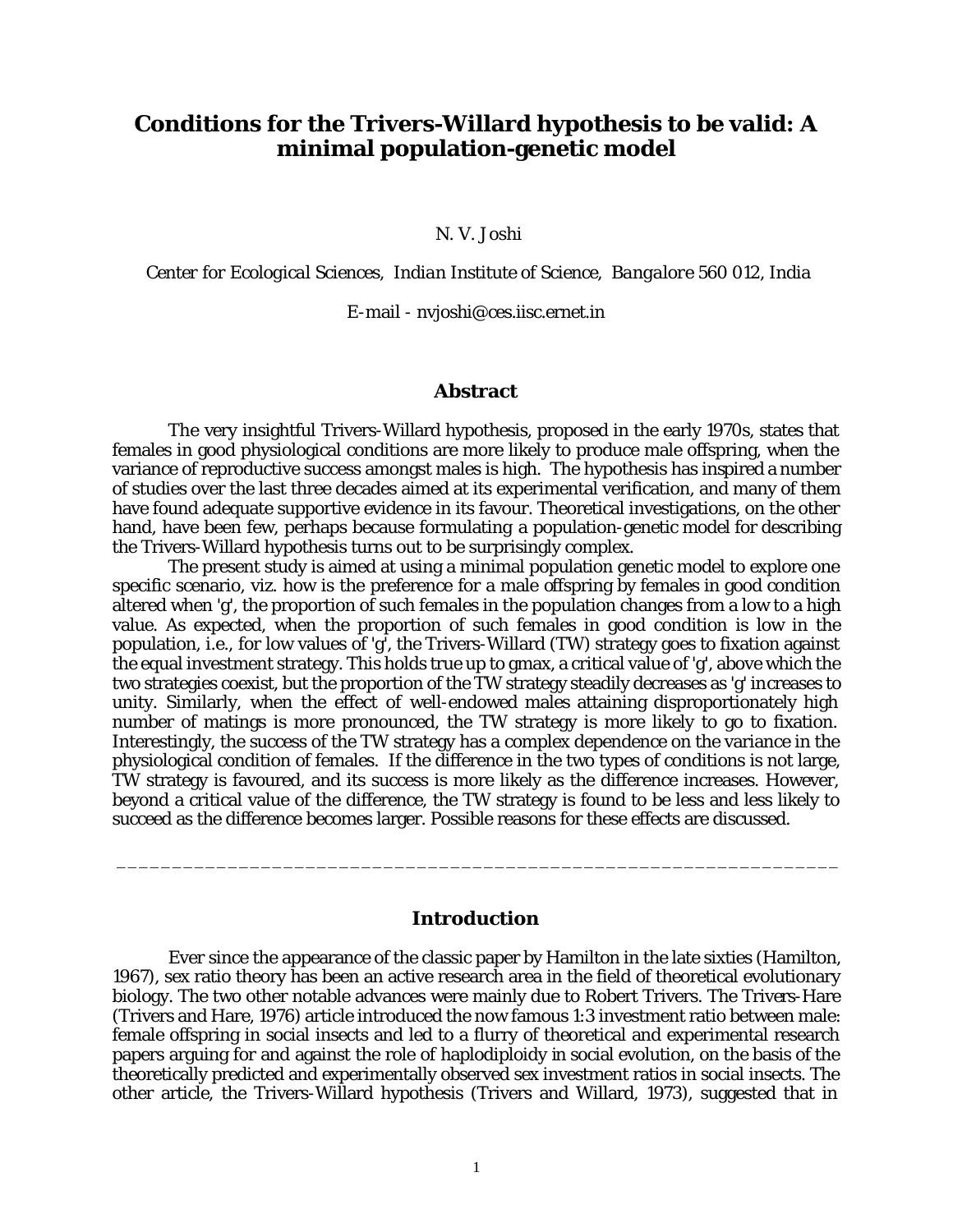societies where the variance in reproductive success of males is large, females in 'good condition' should preferentially invest in male offspring. A number of studies have demonstrated the validity of this hypothesis in many different systems, ranging from house mice (Meikle and Thornton, 1995), white-tailed deer (Burke and Birch, 1995) and elks (Smith, Robbins and Anderson, 1996) to even spinach (Freeman et al, 1994). The impact of this publication went beyond the natural sciences, and spawned a number of studies in social sciences as well, covering for example human populations in modern Venezuela (Chacon-Puignau and Jaffe, 1996), the Hungarian Gypsies (Bereczkei and Dunbar, 1997), reproductive success of elite males in nineteenth century Germany (Klindworth and Voland, 1995) and even the offspring sex ratios observed in the families of the presidents of the United States of America (Betzig and Weber, 1995).

While the aspects of sex ratio investment discussed in the first two papers have generated a large number of theoretical investigations, there have been only a few attempts at modeling the Trivers-Willard hypothesis (Charnov et al 1981, Charnov 1982, Anderson and Crawford 1993, Leimar 1996, see Godfray and Werren 1996), despite the simplicity of its underlying logic. Trivers and Willard pointed out that there is generally a large difference in the **variance** of the reproductive success between males and females. By and large, most females would be able to produce a few offspring. On the other hand, a small number of males often father a disproportionately large number of offspring, while many males have little or no access to females and hence have very poor reproductive success. The males enjoying high reproductive success are most often the most dominant ones, as judged by size, body condition and other related attributes such as large horns, tusks, feathers etc. For those species for whom the above criteria are satisfied, if a female is in good physiological condition, and if her condition is likely to carry over to her son, then it would make sense to produce a son and invest in him, thereby increasing the probability of he being one of the dominant males. On the other hand, a female in not-so-good a condition would be better off by producing daughters; these are likely to have at least a moderate reproductive success, but a not-so-well-endowed son will probably have none. Simply stated, the Trivers-Willard hypothesis predicts that females in good condition will preferentially invest in sons and those not in such a good condition would bias the investment in favour of daughters.

Though the qualitative predictions are almost self-evident, a more detailed examination of the hypothesis reveals that it is not so easily amenable to conventional population genetic modeling. Firstly, one of the key features of the hypothesis is that the 'good condition' of the mother is passed on to the son. Clearly, this is not at all the conventional kind of inheritance, and cannot be modeled as a heritable trait. Secondly, the relative proportions of the females in different body conditions are likely to influence the sex investment decisions to a considerable extent. If only a small number of females are in good condition, the hypothesis in its present form does seem to make a reasonable prediction. On the other hand, if a majority of them are in a good condition, the variance in the reproductive success of the males will either decrease, or the chance of a specific male enjoying a high reproductive success will be low. Biasing investment in favour of males does not necessarily seem to be an advantageous strategy under such circumstances. What, then, is the range of validity of the Trivers-Willard hypothesis? A quantitative formulation of the hypothesis is essential for answering such a question under the scenario described above. This is the objective of the present investigation.

## **The Model**

An attempt is made to set up as simple a population genetic model as possible which will cover all the essential features of the Trivers-Willard hypothesis. A haploid, panmixing, infinite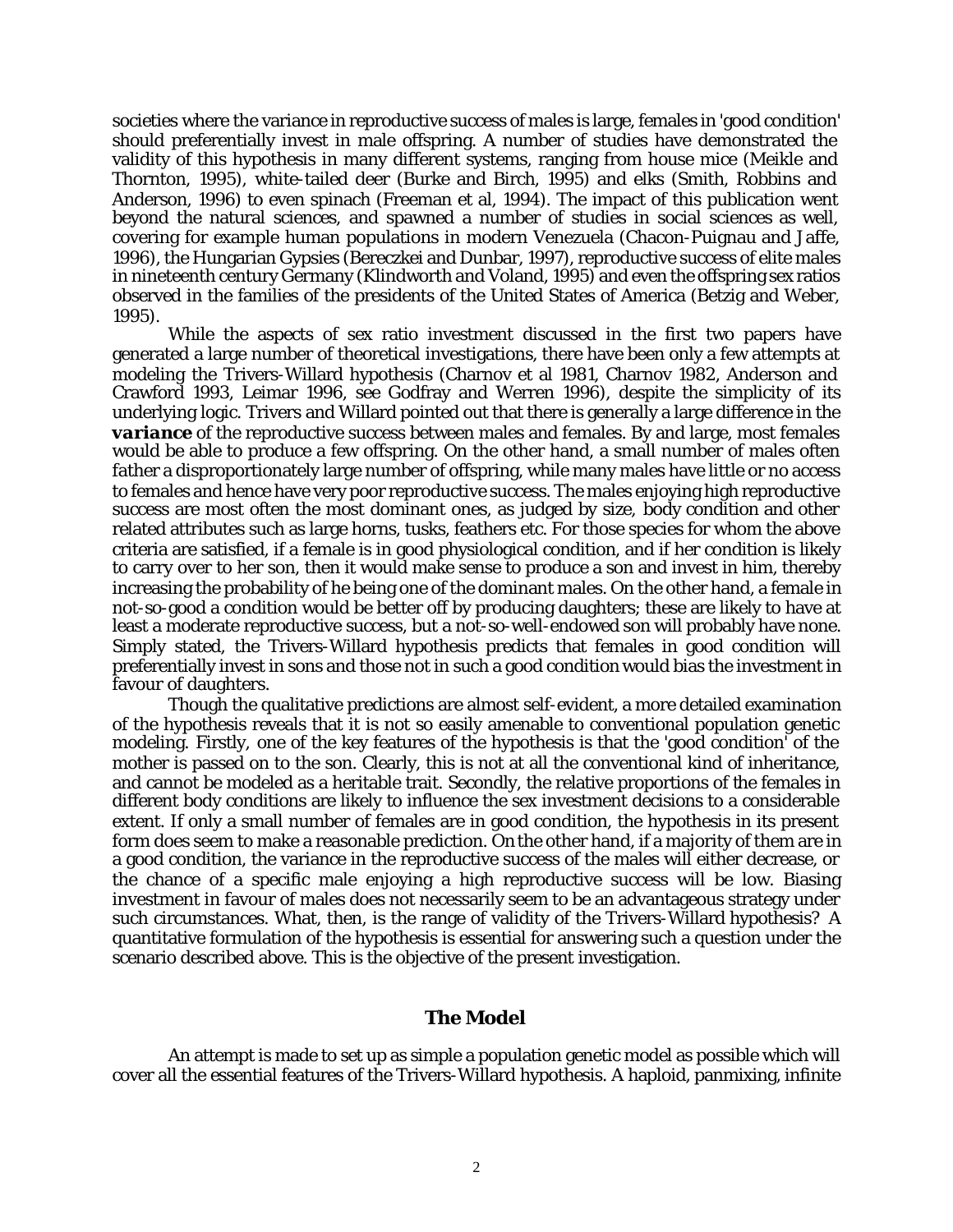population is assumed, and the sex investment bias is assumed to be governed by a single locus. The different features and parameters of the model are described below.

## *Heterogeneity in the body condition of females in the population*

It is assumed that females can exist in only two types of body conditions: good and normal. The proportion of females in good condition is denoted by 'g'; the proportion of females in normal condition is then seen to be equal to (1-g). Further, a unit resource is assumed to be available for females in normal condition to invest in offspring. The females in good condition are on the other hand assumed to have 'R' units of resources for the same purpose, and  $R > 1$ .

## *The strategies*

To begin with, only two alternative strategies are considered, each coded for by an allele. The 'F' allele (Fisherian, coding for equal investment in the two sexes, as per R.A. Fisher's classic explanation as to why the sex ratio is generally 1:1 in most circumstances) makes its bearer produce an equal number of male and female offspring. The 'T' allele (Triversian) bearing females produce only sons when they are in good condition and an equal proportion of sons and daughters when they are in a normal condition.

In fact, these strategies can be implemented in several different ways. For example, the resource R may be invested equally in male and female offspring by the F strategy, with each sex obtaining R/2 units of resource. Alternatively, the whole resource R may be invested either fully in sons or fully in daughter, with probability 0.50 for the two situations. This later approach is what is implemented in the present model, and forms one of the critical assumptions of the model (see discussion).

#### *Enhancement in male reproductive success due to maternal investment*

As explained above, Triversian females in good body condition are expected to invest the whole of 'R<sup>'</sup> into males. Under the assumptions of the Trivers-Willard hypothesis, this is supposed to considerably enhance the competitive ability of the males, and hence the probability of high reproductive success. This situation is modeled by assuming that 'R' units in males are equivalent to  $\mathbb{R}^l$  males being produced. The parameter 'd' (indicative of disparity between competitive ability of males) can vary between 1 and infinity. The situation  $d=1$  corresponds to the case where there is no *additional enhancement*, whereas at the other extreme, d=infinity suggests that only those males born to females in good condition are able to sire offspring in the next generation.

## *Dynamics of allelic frequencies*

To begin with, the population is assumed to consist entirely of the F allele, corresponding to the Fisherian, equal investment strategy. This is invaded by the T allele, corresponding to the 'Triversian', body-condition-dependent strategy, initially present in extremely low frequency. For given values of the three parameters of the model viz. 'g', the proportion of females in good body condition; 'R', the excess resource available to such females and 'd', the parameter translating this extra investment into enhanced competitive ability of males, the changes in the allelic frequencies of 'T' and 'F' are computed. Details of the various steps involved in computing the changes in allelic frequencies are described in the Appendix; a brief outline is presented below.

 Changes in the frequencies of inseminated females (of the two genotypes and phenotypes) are computed from one generation to the next. The two variables of interest are 'x',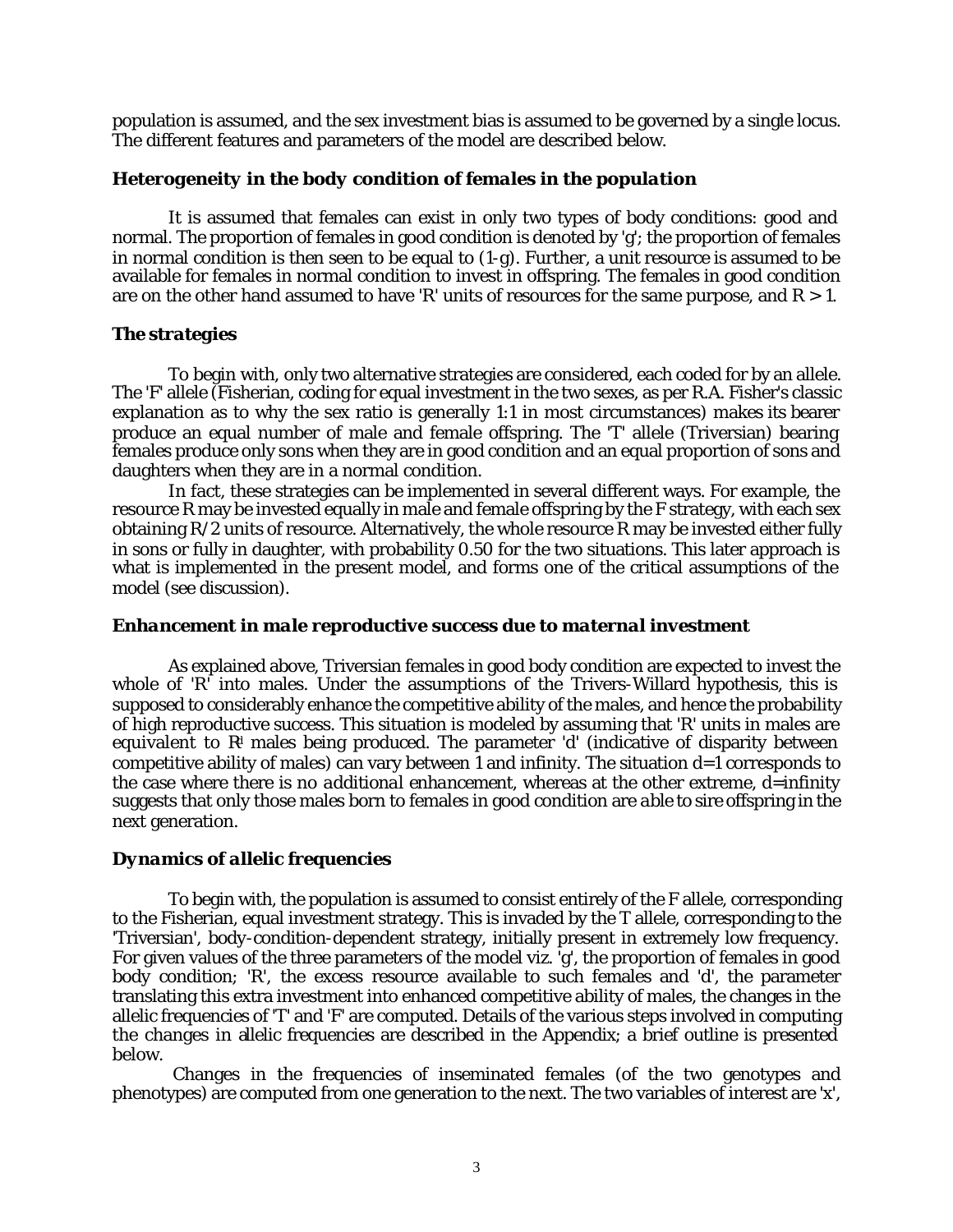the proportion of females of genotype 'T' and 'y', the proportion of sperms of the same 'T' genotype, as seen from the proportions of females inseminated by the 'T' genotype. The calculations are carried out only up to first order, and terms involving squares of x and y, and the product term xy are omitted. As can be seen from the appendix, this makes it possible to express  $(x', y')$ , the frequencies of the two variables of interest in the next generation, as a linear combination of  $(x, y)$ , the values of these variable in the present generation. The coefficients of x and y are function of the three parameters of the model, viz. g, R and d. If the dominant eigenvalue of the 2X2 transition matrix relating the frequencies  $(x', y')$  to  $(x, y)$  is greater than unity, the proportion of the 'T' allele increases from one generation to the next, and it is thus able to 'invade' the resident population corresponding to the 'F' allele.

The same exercise is repeated by making 'T' as the resident allele and 'F as the invading allele. If the dominant eigenvalue of the transition matrix is less than unity in this case, it implies that the 'F' allele is unable to invade the 'T' population. Under these circumstances, where the T allele is able to invade F, and is stable against invasion by F, one can conclude that the Trivers-Willard hypothesis has been validated, since the T allele outcompetes the normal, equal-investment, 'F' allele. In the present investigation, an attempt has been made to identify the regions of validity of the Trivers-Willard hypothesis in the three-dimensional space of the parameters g, R and d.

The results of the stability analysis based on computation of eigenvalues were confirmed by carrying out detailed simulations taking into account all the terms (i.e., not just the ones up to first order). All the calculations were carried out in double precision using Fortran programs.

## **Results**

The most important parameter of the model is 'g', the proportion of females in a good physiological condition. For very small values of 'g', and for almost any values of 'R', the resource available to such females, and 'd', the disparity parameter, the Trivers-Willard (T) strategy is seen to go to fixation in the population. In fact, the population of (F), Fisherian (equal investment) strategy is *always* invadable by T, regardless of the value of g. At low values of g, T is univadable by F. However, as g increases and reaches a critical value (see Fig. 1), T becomes invadable by F, and the two strategies coexist stably. As g is further increased, the proportion of T genotypes in the population gradually comes down (Fig. 1), eventually reaching zero as g reaches unity. The four curves in the figure refer to four different values of R, viz. 1.1, 1.2, 1.3 and 1.4, and it is seen that a higher value of R in this range is favourable to the T strategy, since it leads to a higher level of equilibrium frequency of T. A similar dependence of equilibrium frequency of T on g is seen in Figure 2, where the curves are for different values of 'd', the disparity parameter. It is seen that as d increases from 1.5, to 3 to 5 to 9, the situation becomes more favourable to T.

One of the important aspect of the two figures is the presence of gmax, a critical value of  $g'$ , up to which the T strategy goes to fixation. As seen from figure 1, this value is seen to increase with R, as R increases from 1.1 to 1.4. Similarly, Fig. 2 shows that gmax increases as the value of d, the disparity parameter increases.

A more detailed dependence of gmax on R, the high quantity of resource available to females in good condition is shown in Fig. 3. For low values of R, gmax indeed increases with R, indicating that a higher level of resource favours the T strategy. However, as R is increased still further, the value of gmax is seen to begin to decrease, reaching very low levels for high values of R. In other words, beyond a certain point, a high level of resource for females in good condition actually seem to be unfavourable to the Trivers-Willard hypothesis. This apparently counterintuitive result, however, seems to have a plausible explanation, described in the discussion section. The different curves in Fig.3, corresponding to different values of d, the disparity parameter, show that high values of d favour the T strategy, as expected.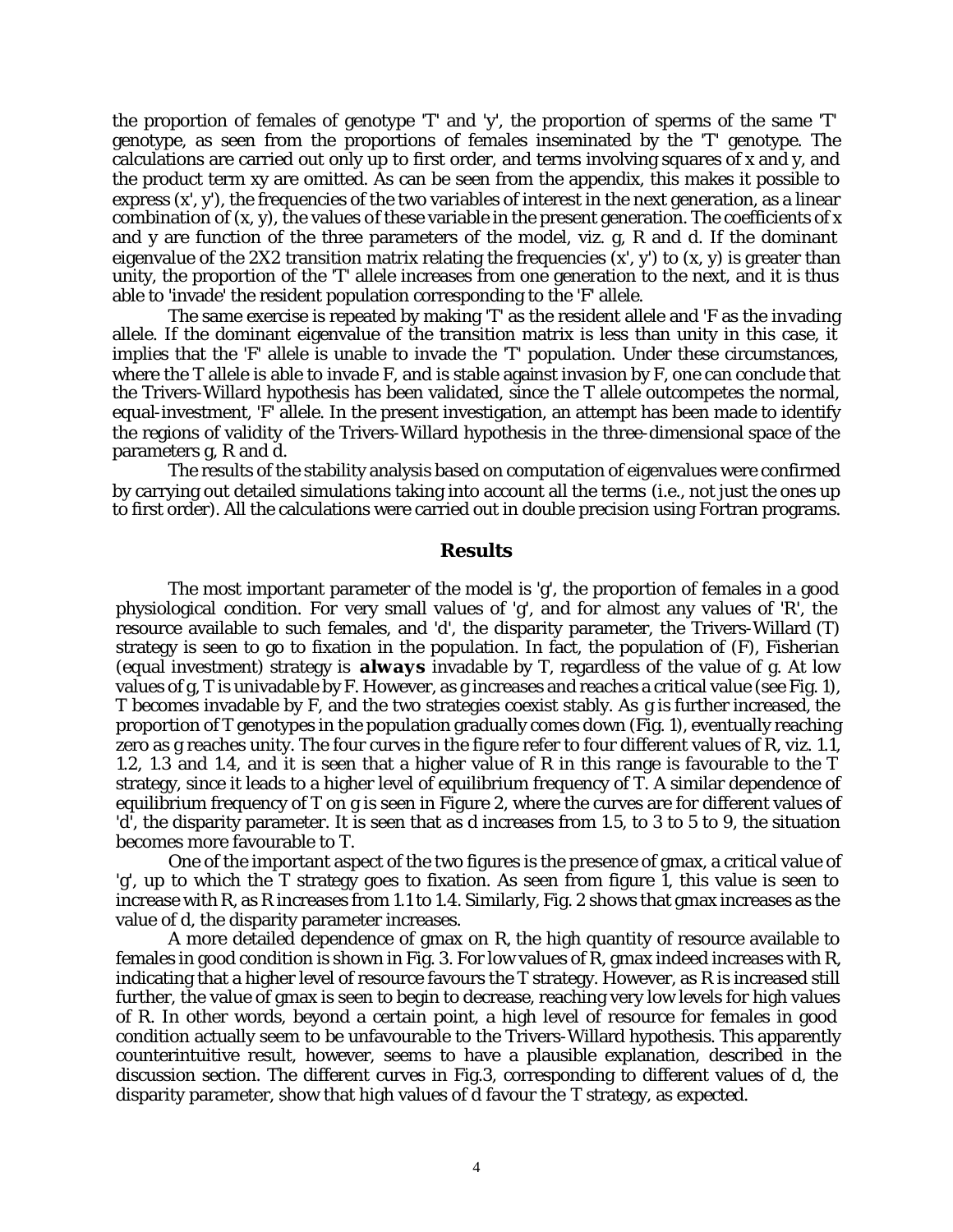This is seen more clearly in Fig. 4, which depicts the variation of gmax as a function of d. As expected, gmax increases with increasing values of d. However, the rate of increase slows down, and gmax seems to reach saturation for high values of d. The four curves in the figure correspond to four different values of R, viz.,  $R=1.5$ , 3, 5 and 9, and also bring out the point made in the previous paragraph that high values of R in fact become less favourable to T.

#### **Discussion**

The minimal population genetic model considered above demarcates the range of parameter values under which the Trivers-Willard hypothesis would be valid. The quantitative results are in accordance with what one expected qualitatively using verbal arguments. Thus a low proportion of females in good condition, a higher level of R, the resource enjoyed by the females in good condition and a high value of the disparity parameter, which converts this extra resource into competitive ability all favour the Trivers-Willard strategy. The only apparently counterintuitive result is that as R increases, conditions become less favourable to the T strategy. The explanation of this apparent anomaly lies in the magnitude of contribution to the next generation from the F strategy, and the situation is similar to one where the value of g is high. In other words, even if g is low, if R is high enough to make gXR attain a high value, then there would be a relatively large number of well endowed F males, and consequently, the advantage enjoyed by the T males is not as high. Secondly, the F strategy attains a higher fitness via the daughters born of females in good condition, thus further enhancing the relative fitness of F compared to the T strategy, which produces no daughters when in good a condition. As a consequence of these two effects, the T strategy becomes less favourable as R increases to very high values.

The saturation of gmax with increasing d is also an expected result. As d increases, the well-endowed males become more and more effective in converting the extra resource into competitive ability, to such an extent that almost all the matings are due to well-endowed males. Once this situation has been attained, there are no more matings to be obtained, and thus there is no further advantage available to the T strategy, resulting in the saturation of gmax at high values of d.

The model described so far in this investigation examined only one part of the Trivers-Willard hypothesis, viz. that well-endowed females should preferentially produce sons. The other part of the hypothesis states that poorly endowed females should preferentially produce daughters. To examine this aspect, the counterpart of the minimalist model described above, namely, a population consisting only of a mixture of females in normal condition and in poor condition was also studied. The T strategy in this case would correspond to the females in poor condition producing only daughter. The results of the model are by and large similar to the one described above, and predictions based on both the aspects of the Trivers-Willard hypothesis are thus seen to be borne out by the minimal population genetic model.

A more general model, which includes all the three physiological conditions (good, normal and poor) has also been formulated and a few exploratory investigations have been carried out. As expected, the full model shows that a much higher region in the parameter space is favourable to the T strategy.

As mentioned earlier (while describing the strategies in the section 'The model' above), a critical assumption of the model is that for the F strategy, females when in good physiological condition, i.e., with resource R, produce either a son or a daughter with equal probability. An equally plausible assumption would have been that they produce both sons and daughters with an investment  $R/2$  in each of them. In such a scenario, however, the sons born to F mothers even in good condition will not have as high a competitive ability as those born of T mothers, since the later will have an investment of R, and due to the disparity parameter d which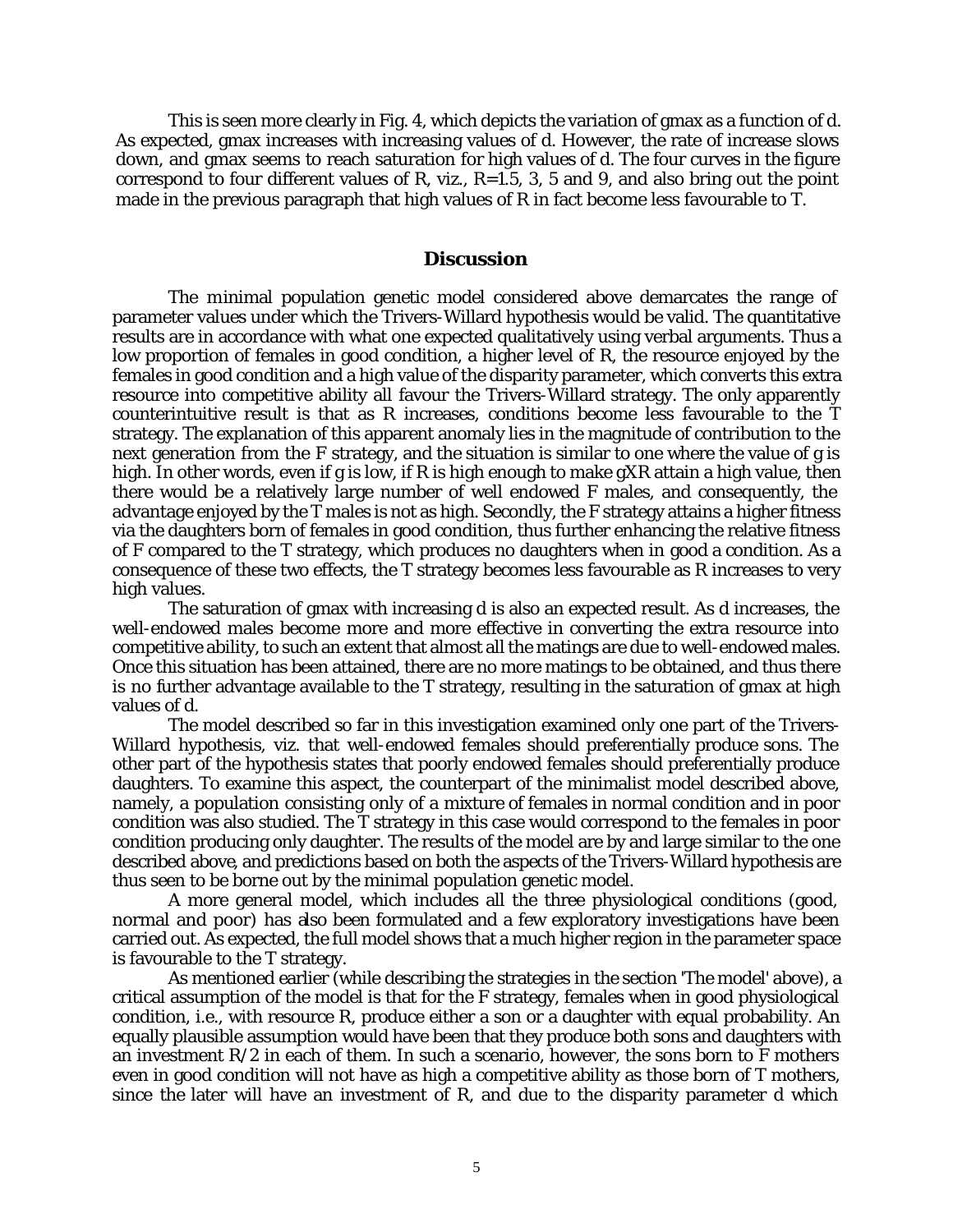enhances this difference, the T strategy will turn out to be even more advantageous than what has been seen in the present model. The focus of the current investigation, however, was to examine the conditions for the success of the T strategy even under conditions not readily favourable to it; hence the assumption of full investment of R in the offspring and equal probability of sons and daughters was implemented for the F strategy in the current investigation.

One of the limitations of the present analysis is that an explicit Evolutionarily Stable Strategy (ESS) has not been derived. It is possible that unlike the simple only-sons-or-onlydaughters strategy considered above, a more complex strategy with differential quantitative investment in sons and daughters under the two body conditions would turn out to be an ESS. Studies along these lines, as well as exploration of more complex scenarios (the general model described above, evolution when more than two strategies present at a time, effect of diploidy, dominance and linkage, stochastic effects in small populations) are in progress.

## **Acknowledgements**

Financial assistance from Ministry of Environment and Forests, Government of India is gratefully acknowledged. I thank J.A. Santosh, Dhrubajyoti Naug, H.S. Arathi and Anindya Sinha for the intense discussions which triggered the formulation of this population-genetic model, and Prof. H. Sharat Chandra, whose constant encouragement was responsible for its development.

This paper is dedicated to the memory of W.D. Hamilton, whose untimely demise has robbed evolutionary biology of its rightful place in Stockholm.

## **References**

Anderson J.L. and Crawford C.B. 1993 Trivers-Willard rules for sex allocation - When do they maximize expected grandchildren in humans? *Human Nature - An interdisciplinary biosocial perspective* **4,** 137-174

Bereczkei T. and Dunbar R. I. M. 1997 Female-biased reproductive strategies in a Hungarian Gypsy population. *Proc. Royal Soc. London (B)* **264,** 17-22

Betzig L. and Weber S. 1995 Presidents preferred sons. *Politics and the Life Sciences* **14**, 61-64

Burke R.L. and Birch J. M. 1995 White-tailed deer vary offspring sex ratio according to maternal condition and age. *Ecological Research* **10**, 351-357

Chacon-Puignau G.C. and Jaffe K. 1996 Sex ratio at birth deviations in modern Venezuela: The Trivers-Willard effect. *Social Biology* **43**, 257-270.

Charnov E.L. 1982 *The Theory of Sex Allocation*, Princeton University Press, New Jersey

Charnov, E.L., Los-den Hartogh R.L., Jones W.T. and van den Assem J. 1981 Sex ratio evolution in a variable environment. *Nature* **289**,27-33

Freeman D.C., Wachocki B.A., Stender M.J., Goldschlag D.E. and Michaels H.J. 1994 Seed size and sex ratio in spinach: Application of the Trivers-Willard hypothesis to plants. *Ecoscience* **1**, 54-63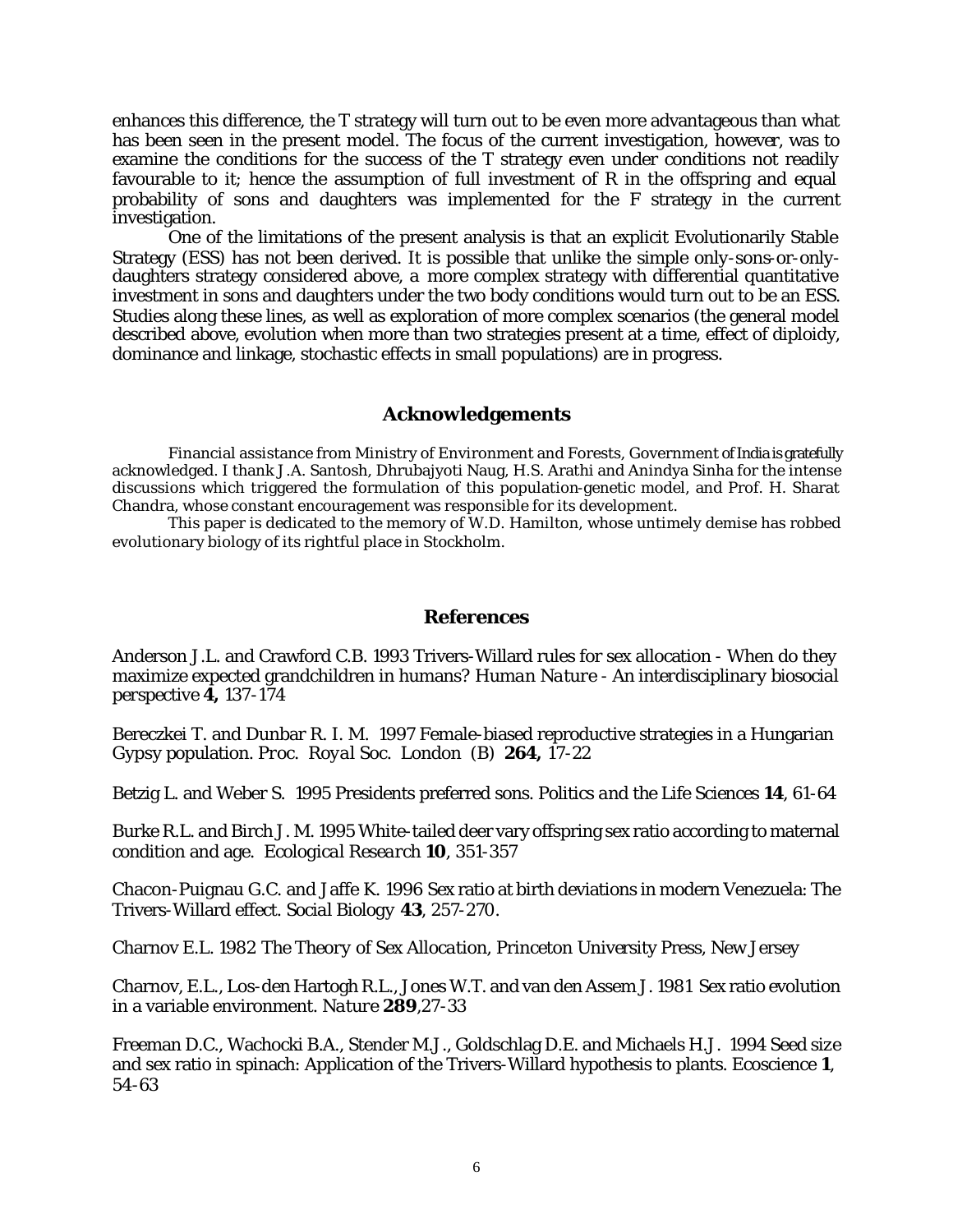Godfray H.C.J. and Werren J.H. 1996 Recent developments in sex ratio studies. *Trends in Ecol. Evol*. **11**, A59-A63

Hamilton, W.D. 1967 Extraordinary Sex Ratios *Science* **156**, 477-488

Klindworth H. and Voland E. 1995 How did the Krummhorn elite males achieve above-average reproductive success? *Human Nature - An interdisciplinary biosocial perspective* **6**, 221-240

Leimar, O. 1996 Life-history analysis of the Trivers and Willard sex-ratio problem. *Behavioral Ecology* **7**, 316-325

Meikle D.B. and Thornton M.W. 1995 Premating and gestational effects of maternal nutrition on secondary sex ratio in house mice. *Journal of Reproduction and Fertility* **105**, 193-196

Smith B.L., Robbins R. L., and Anderson S.H. 1996 Adaptive sex ratios: Another example? *Journal of Mammalogy* **77**, 818-825

Trivers R. L. and Hare H. 1976 Haplodiploidy and the evolution of social insects. *Science* **191**, 249-263

Trivers R. L. and Willard D. E. 1973 Natural selection of parental ability to vary the sex ratios of offspring. *Science* **179**, 90-92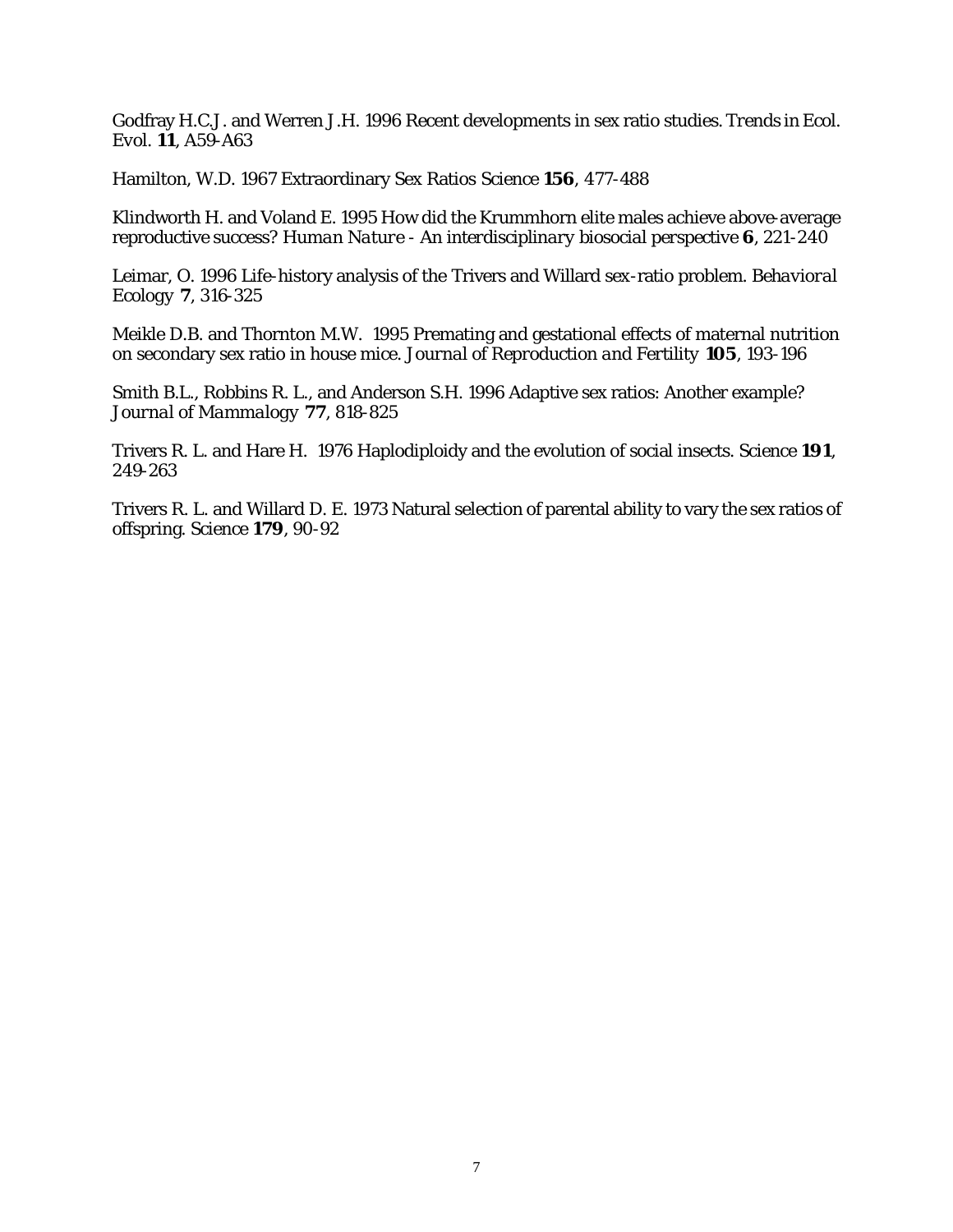## **Appendix**

The population is assumed to be haploid, sexual and panmictic, and consisting predominantly of the 'F' allele, being 'invaded' by a small proportion of 'T' allele. The changes in frequencies from one generation to the next are computed for the proportions of inseminated females of the two genotypes.

Let x be the proportion of females of genotype 'T', and 'y' be the proportion of sperms of genotype T (where x and y are nearly equal to zero). The corresponding proportions of the 'F' genotype are given by  $(1-x)$  and  $(1-y)$  respectively. The proportions of the various genotypes of inseminated females are then given by (where the first letter denotes the genotype of the female and the second one, of the sperm)

 $FF = (1-x) (1-x) = 1-x-y$  to first order

 $FT = (1-x)$  y = y to first order

 $TF = x (1-x) = x$  to first order and

 $TT = xy = 0$  to first order.

A proportion 'g' in each category are assumed to be in good condition, and (1-g) in a normal body condition. As explained in the text, the investment in offspring available to the females of the two conditions is R and 1, respectively. The number and type of offspring produced by the eight categories of inseminated females of various genotypes and phenotypes are given below.

FF females produce both sons and daughters of genotype F. Those in good condition produce either a son or a daughter with equal probability, each endowed with a resource R units, while those in normal condition produce either a son or a daughter with an equal probability, each endowed with a unit resource. The contribution of the FF females to the next generation is then equivalent to  $(g.R^d+(1-g))/2$  males of genotype F and  $(gR+(1-g))/2$  females of genotype F.

FT females produce both sons and daughters, of both the T and F genotypes. Those in good and in normal conditions behave as described above, and the contribution to the next generation is  $(g \cdot R^d + (1-g))/4$  males each of genotypes F and T, and  $(gR + (1-g))/4$  females each of genotypes F and T.

TF females also produce both sons and daughters of both T and F genotypes. Those in good condition, however, produce *only sons,* with an investment of R units. Those in normal condition produce both sons and daughters with equal probability, each with an investment of one unit. The contribution to the next generation then is  $(gR<sup>d</sup>+(1-g))/4$  males each of genotypes T and F and (1-g)/4 females each of genotypes T and F.

 For a linear stability analysis of the situation where T invades a pure F population, only the above six categories need to be considered. However, to carry out the simulation of changes in genotypic frequencies in the full nonlinear mode, the two categories (TT females in good and normal conditions) are needed. These are also needed for the stability analysis of the situation where a pure T population is invaded by F.

TT females produce both sons and daughters of genotype T. Those in good condition produce only sons, endowed with a resource R units, while those in normal condition produce either a son or a daughter with an equal probability, each endowed with a unit resource. The contribution of the TT females to the next generation is then equivalent to  $(g.R<sup>d</sup> + (1-g)/2)$  males of genotype T and (1-g)/2 females of genotype T.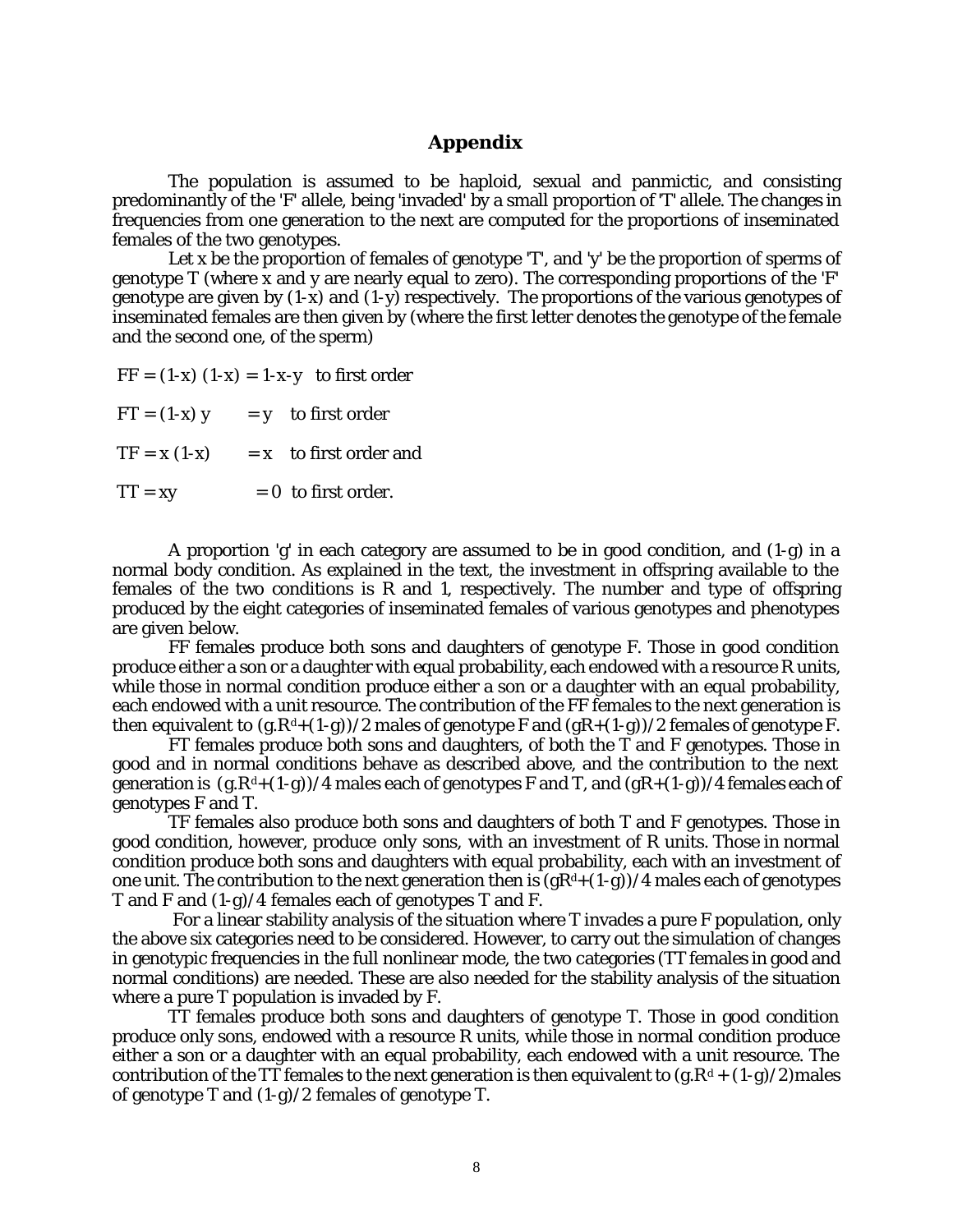Using the above expressions and details, the relative frequencies of the females in the next generation can be easily worked out. Under the first-order approximation, the frequencies x' and y', of females and males respectively of T genotype in the next generation are expressed as functions of expressions involving R, d and g, and the frequencies x and y in the present generation. In fact, the expression for a vector  $(x, y)$  can be written down as a product of a transition matrix and the vector (x, y). The elements of the transition matrix are functions of the three parameters of the model g, R and d. The eigenvalues of the matrix can be computed for any set of values of g, R and d. If the dominant eigenvalue is greater than unity, T is able to successfully invade the population.

A very similar set of expressions and procedure is used for examining the invadability of a pure T population by the F allele.

The same expressions described above, but without making the first order approximation (i.e., including all the terms involving products xy, and all the eight categories of inseminated females) were used to simulate the changes in the genotypic frequencies from one generation to the next. The simulations were carried out primarily to ensure that the results obtained by the linear stability analysis remain valid under the full nonlinear treatment. Simulations were also essential to obtain the equilibrium frequencies of the two strategies when stability analysis predicted their coexistence.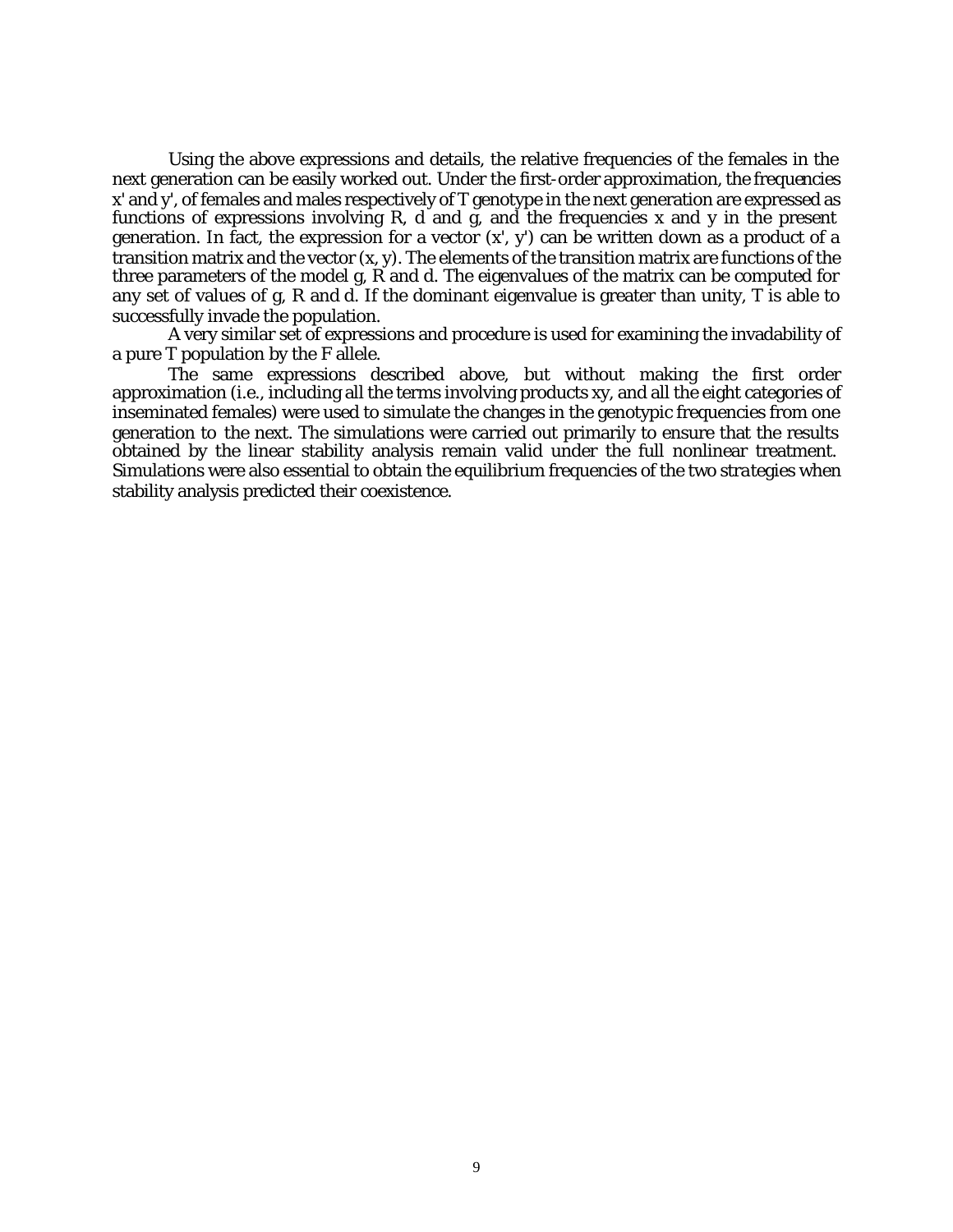## **Legends to Figures**

## Figure 1.

Variation in the equilibrium frequency of 'T' as a function of g, the proportion of females in good physiological condition for different values of R, the reproductive resource of the females in good condition. The four curves correspond to  $R=1.1$  (solid diamond),  $R=1.2$  (solid square),  $R=1.3$  (solid triangle) and  $R=1.4$  (cross).

## Figure 2.

Variation in the equilibrium frequency of 'T' as a function of g, the proportion of females in good physiological condition for different values of d, the disparity parameter indicating the efficiency of males in converting the higher resource into extra competitive ability. The four curves correspond to  $d=1.5$  (solid diamond),  $d=3.0$  (solid square),  $d=5.0$  (solid triangle) and  $d=9.0$  (cross).

## Figure 3.

Variation in gmax, the maximum value of g at which the T strategy can go to fixation, as a function of R. The four different curves correspond to different values of d; d=1.5 (solid diamond),  $d=2.0$  (solid square),  $d=3.0$  (solid triangle) and  $d=5.0$  (cross).

## Figure 4.

Variation in gmax, the maximum value of g at which the T strategy can go to fixation, as a function of d. The four different curves correspond to different values of R; R=1.5 (solid diamond),  $R=3.0$  (solid square),  $R=5.0$  (solid triangle) and  $R=9.0$  (cross).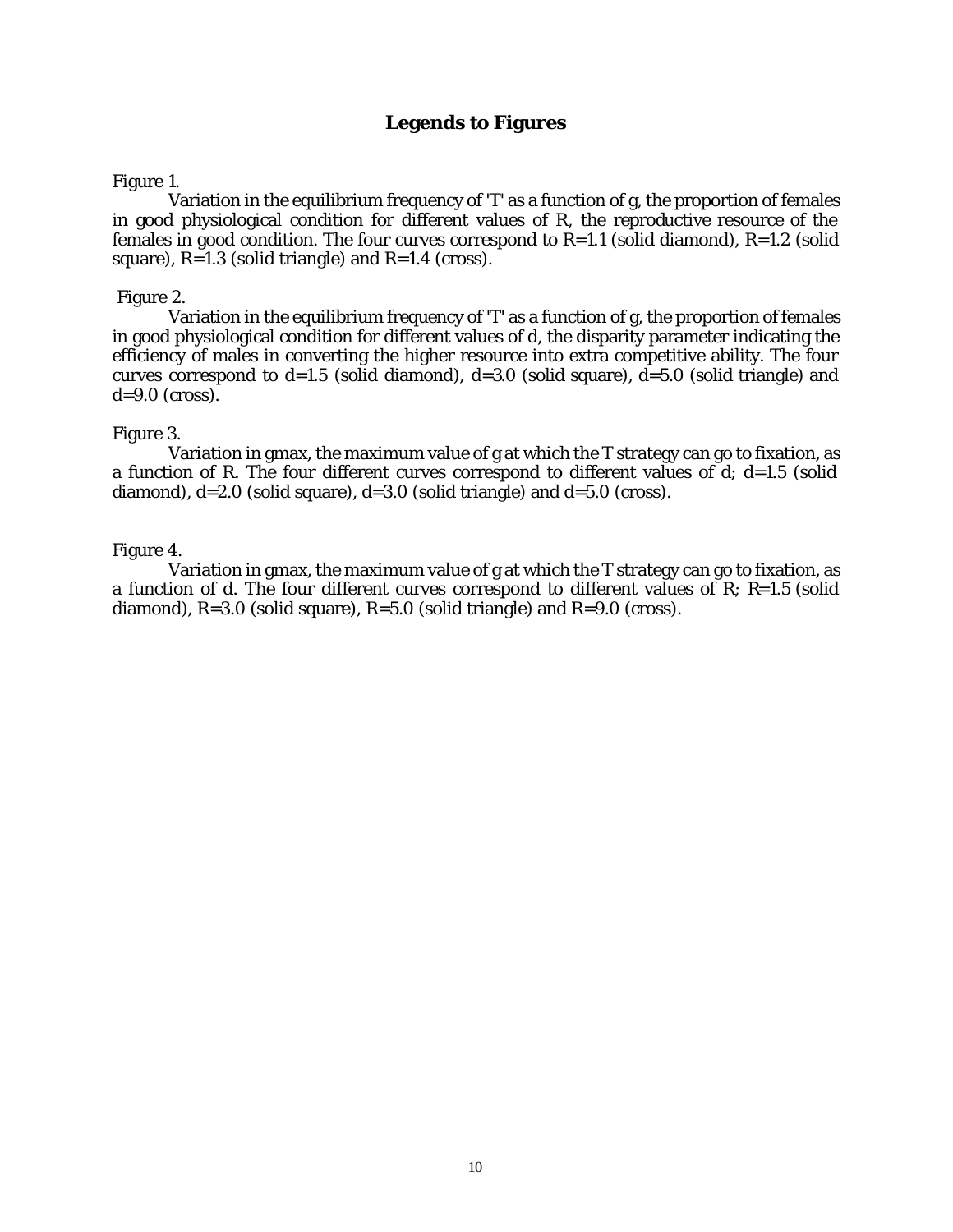

**Figure 1**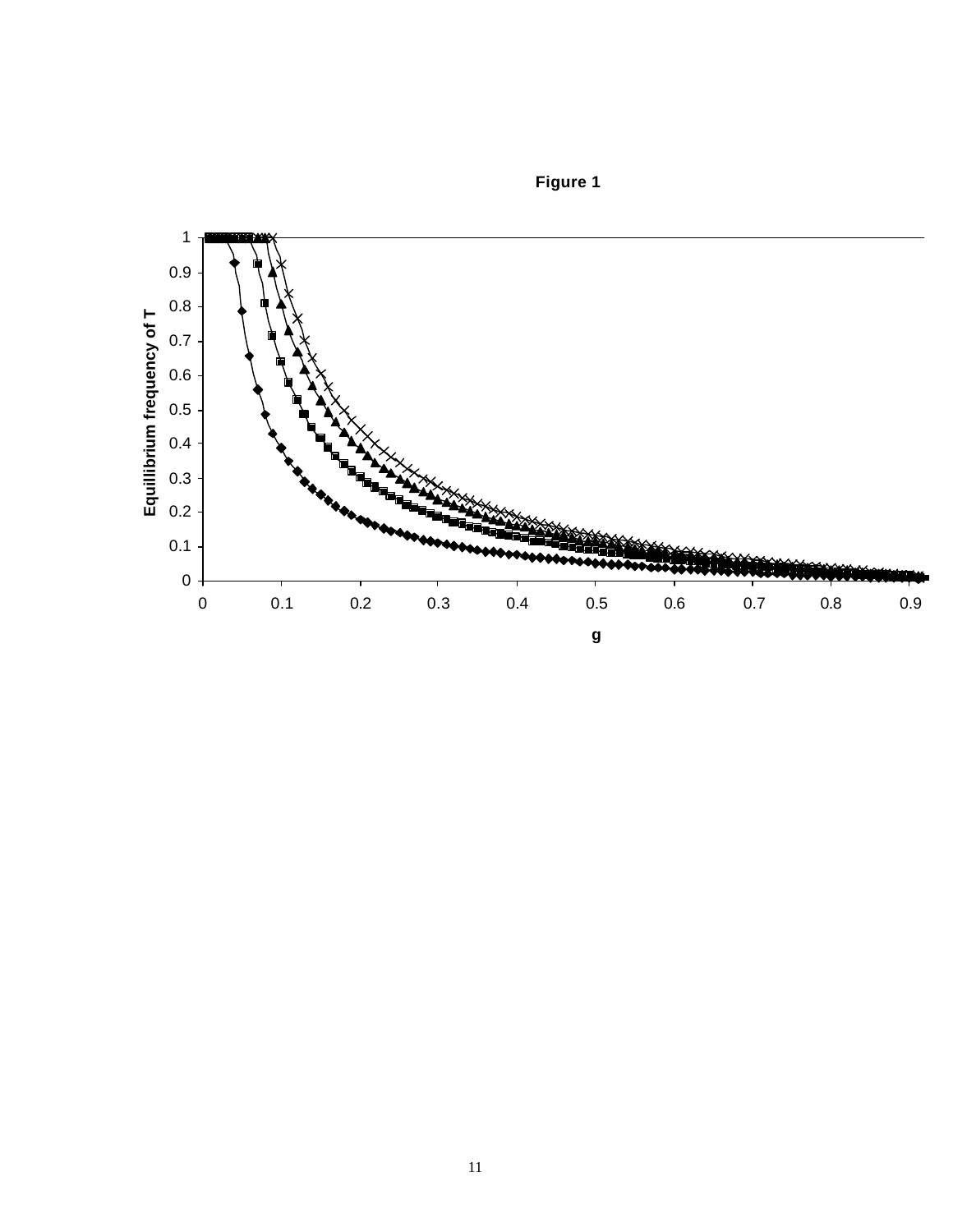

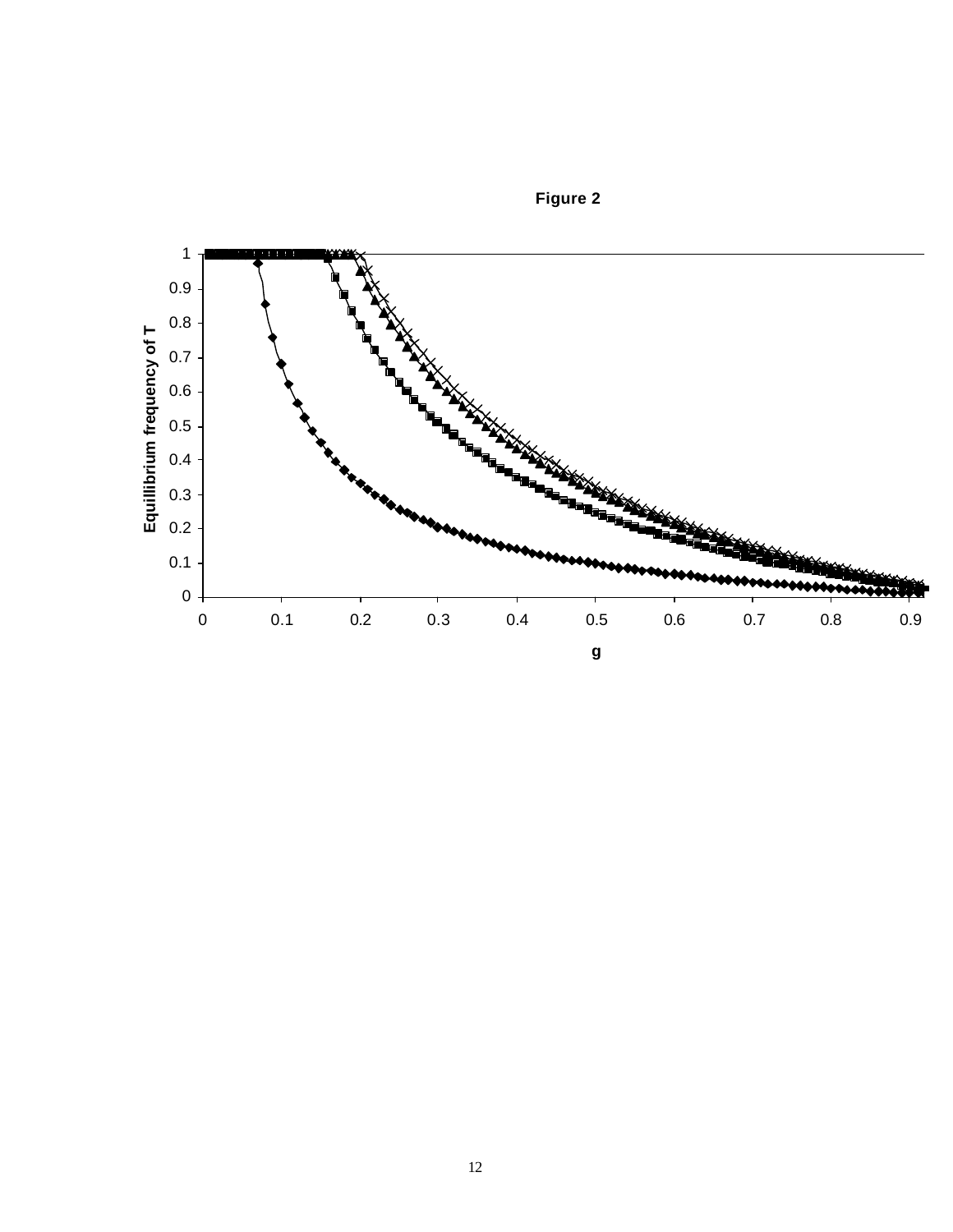